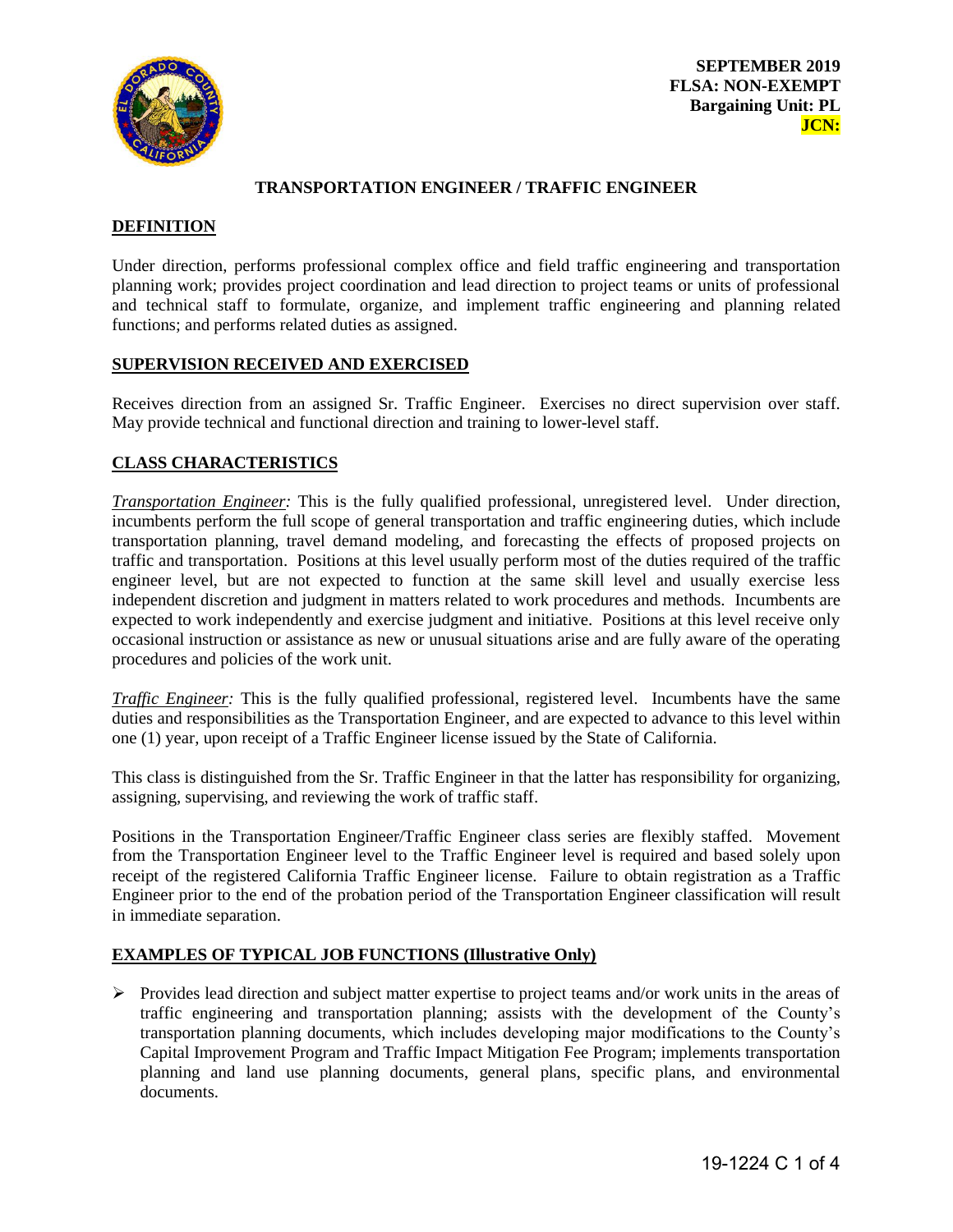Transportation Engineer/Traffic Engineer Page 2 of 4

- $\triangleright$  Reviews proposed development, discretionary, and other projects; reviews Environmental Impact Reports and other California Environmental Quality Act documents related to projects; makes recommendations for conditions based on the impact to traffic conditions.
- $\triangleright$  Collects, tabulates, and analyzes traffic information; prepares standards, methods, techniques, analyses, recommendations, and solutions for complex traffic operational issues and problems.
- $\triangleright$  Prepares technical project and staff reports pertinent to traffic and transportation; reviews the technical analyses and reports prepared by consultants; presents study findings to the Board of Supervisors and at public meetings and hearings.
- $\triangleright$  Serves on project teams as a subject matter expert related to traffic and transportation; advises the Board of Supervisors, County management, and others on the impact of proposed projects and developments as well as amendments to County policy on traffic and transportation.
- $\triangleright$  Performs all technical aspects of travel demand modeling and traffic operations analyses for all types of roadway and freeway facilities.
- $\triangleright$  Forecasts the effects of road improvements, land use changes, policy changes, and public transport schemes.
- $\triangleright$  Serves on project teams as a subject matter expert for the development of short- and long-range transportation plans.
- $\triangleright$  Performs complex studies and analyzes of traffic and transportation-related matters; analyzes proposed federal, state, and local legislation for impact on the County's traffic policies, procedures, and practices and advises on the same.
- Attends meetings, conferences, workshops, and training sessions; attends and participates in professional group meetings; stays abreast of new trends and innovations in the field of traffic engineering and transportation planning and other types of public services as they relate to the area of assignment.
- $\triangleright$  Serves as the "engineer in responsible charge" on projects of a routine nature as assigned.
- $\triangleright$  Performs related duties as assigned.

# **QUALIFICATIONS**

*Some knowledge and abilities may be gained by employees at the entry (I) level while in a learning capacity.* 

## **Knowledge of:**

- $\triangleright$  Modern principles and practices, and technical and legal issues of traffic engineering and transportation planning.
- $\triangleright$  Federal, state, and local laws, codes, rules, regulations, and standards pertinent to the assigned area of responsibility.
- $\triangleright$  Geographic, socioeconomic, transportation, political, and other elements related to traffic engineering and transportation planning.
- $\triangleright$  Operational characteristics, services, and activities of a comprehensive traffic engineering program.
- $\triangleright$  Engineering terminology and technical report writing requirements related to traffic and transportation.
- $\triangleright$  Mathematical and computer simulation models.
- $\triangleright$  Statistical analysis and mathematical concepts related to the planning process.
- $\triangleright$  Project management and contract administration principles and techniques.
- Researching and reporting methods, techniques, and procedures.
- $\triangleright$  Principles and techniques for working with groups and fostering effective team interaction to ensure teamwork is conducted smoothly.
- $\triangleright$  Techniques for providing a high level of customer service by effectively dealing with the public, vendors, contractors, and County staff.
- $\triangleright$  The structure and content of the English language, including the meaning and spelling of words, rules of composition, and grammar.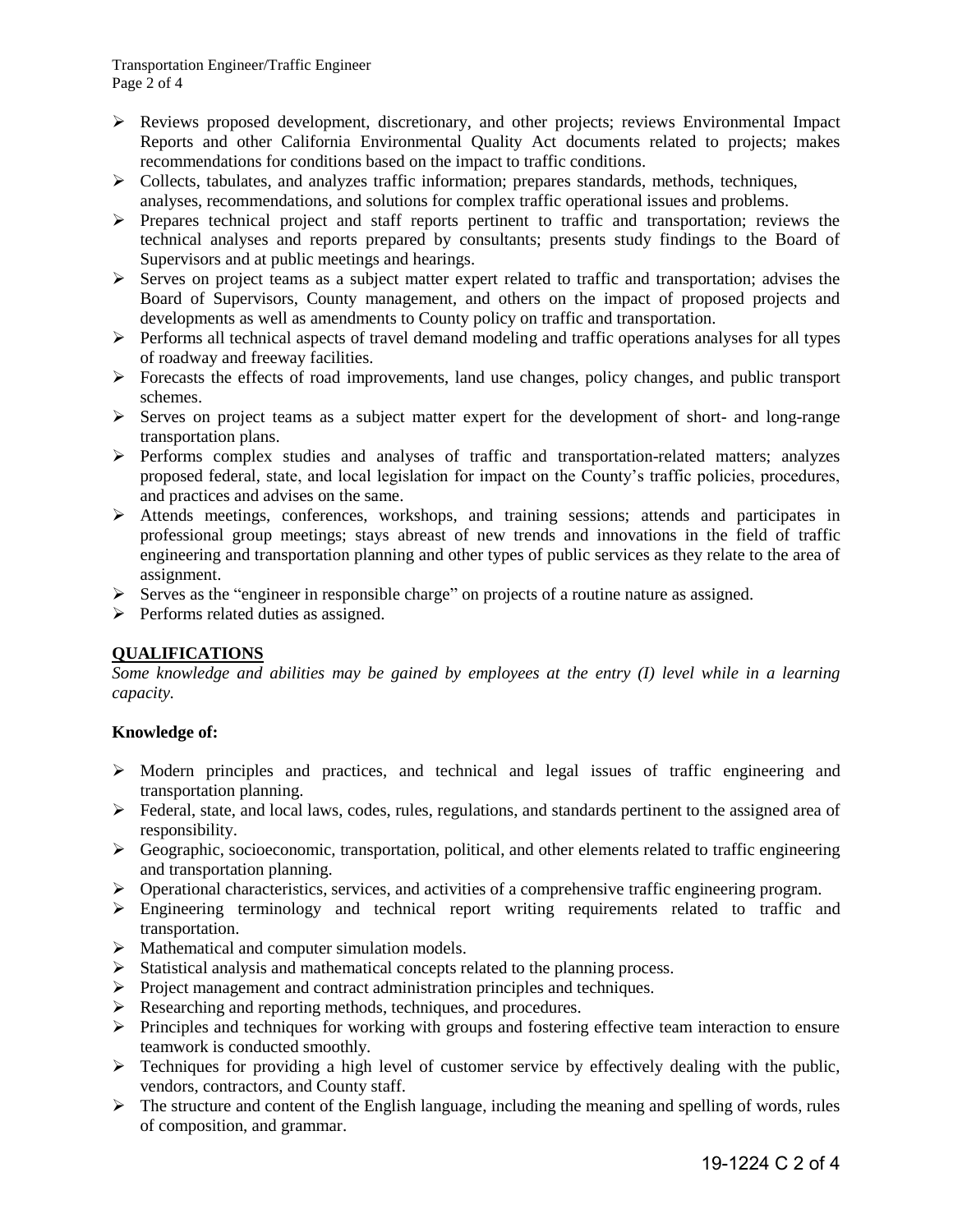- $\triangleright$  Modern equipment and communication tools used for business functions and program, project, and task coordination.
- $\triangleright$  The procedures and methodologies of traffic operations analysis as identified in the latest edition of the Transportation Research Board's Highway Capacity Manual.
- Computers and software programs (e.g., Microsoft software packages, Highway Capacity Software, Syncros/SimTraffic, Citilabs) to conduct, compile, and/or generate documentation and conduct traffic operations analysis.

## **Ability to:**

- $\triangleright$  Analyze complex technical data and reports, evaluate alternative solutions, and recommend or adopt effective courses of action.
- Apply traffic engineering and transportation planning principles and techniques to the solution of highly complex problems.
- $\triangleright$  Collect, interpret, and analyze field and office traffic and transportation data accurately.
- $\triangleright$  Perform technical engineering operations and studies.
- $\triangleright$  Read plans and specifications, and make effective site visits.
- $\triangleright$  Assess, monitor, and report transportation impact on and of various County projects, plans, and policies.
- $\triangleright$  Maintain accurate records of work performed.
- $\triangleright$  Perform complex mathematical and engineering computations with precision.
- $\triangleright$  Prepare and present clear, concise, and logical written and oral reports, correspondence, policies, procedures, and other written material.
- $\triangleright$  Make sound, independent decisions within established policy and procedural guidelines.
- $\triangleright$  Coordinate assigned activities with other County departments and agencies as required.
- $\triangleright$  Direct and review the work of contract consultants.
- Interpret and explain assigned programs to the general public; identify and respond to issues and concerns of the public, Board of Supervisors, and other boards and commissions.
- Understand, interpret, and apply all pertinent laws, codes, regulations, policies and procedures, and standards relevant to the work performed.
- $\triangleright$  Effectively represent the department and the County in meetings with governmental agencies, community groups, various business, professional, and regulatory organizations, and in meetings with individuals.
- $\triangleright$  Independently organize work, set priorities, meet critical deadlines, and follow-up on assignments.
- $\triangleright$  Effectively use computer systems, software applications, and modern business equipment to perform a variety of work tasks.
- Communicate clearly and concisely, both orally and in writing, using appropriate English grammar and syntax.
- $\triangleright$  Use tact, initiative, prudence, and independent judgment within general policy, procedural, and legal guidelines.
- $\triangleright$  Establish, maintain, and foster positive and effective working relationships with those contacted in the course of work.

## **Education and Experience:**

*Any combination of the required experience, education, and training that would provide the essential knowledge, skills, and abilities is qualifying.*

## *Transportation Engineer:*

Equivalent to a bachelor's degree from an accredited four-year college or university with major coursework in traffic engineering, transportation planning, civil engineering, or a closely related field.